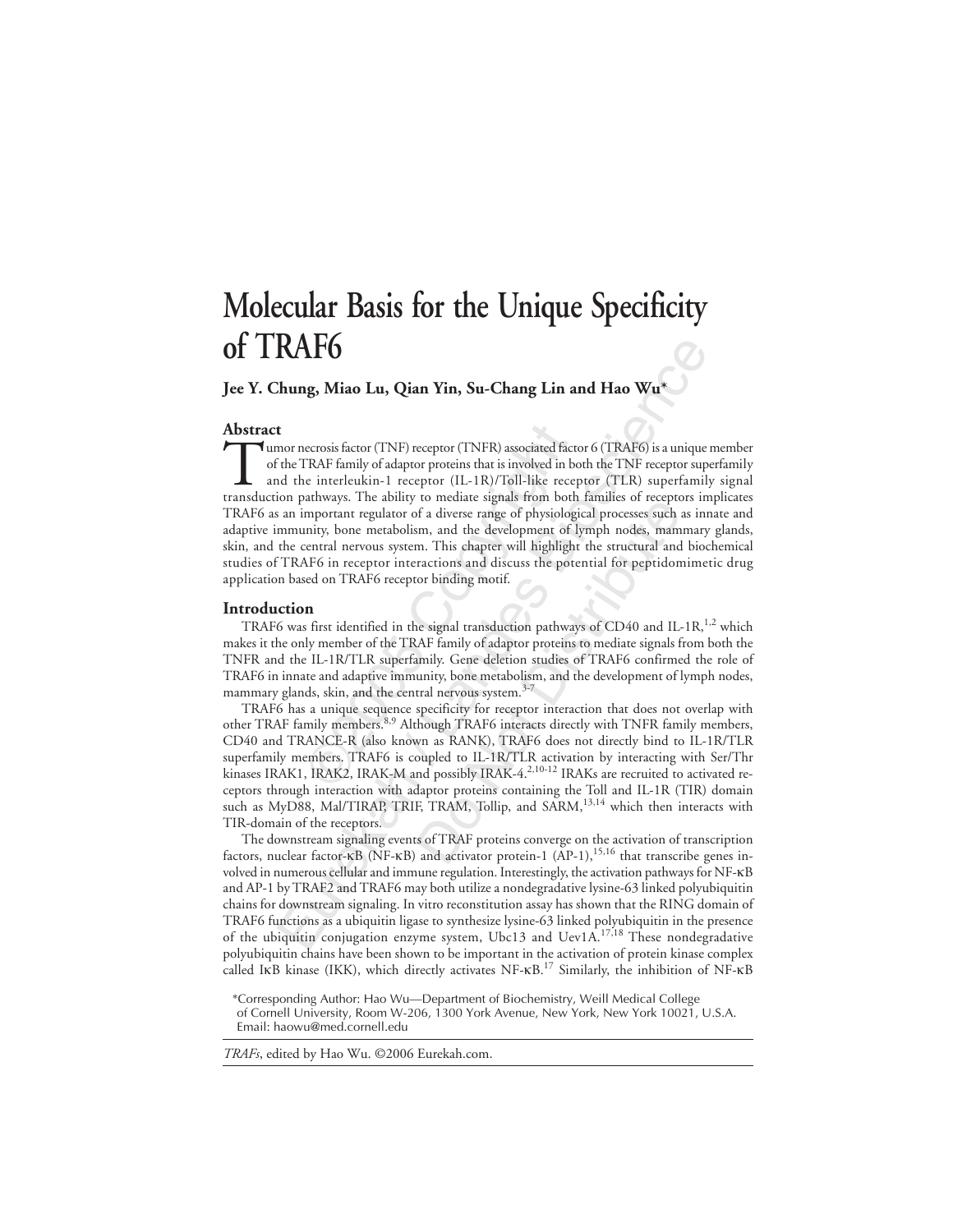## **Expression and Crystallization of TRAF6**

The domain organization of TRAF6 is consistent with other TRAF family members. The N-terminal domain is comprised of a RING and five zinc finger regions followed by a coiled-coil TRAF-N domain and a conserved TRAF-C domain.<sup>23</sup> The N-terminus of TRAF6 mediates downstream signaling, whereas the C-terminus is involved in self-association and receptor interaction.<sup>24</sup>

udies on the TRAF domain of TRAF6 were initiated to determine the reception<br>ificiny by TRAF6. Extensive TRAF6 construct variations were utilized to product<br>that led to the successful crystallization of TRAF6.<sup>25</sup> Mapping Structural studies on the TRAF domain of TRAF6 were initiated to determine the receptor interaction specificity by TRAF6. Extensive TRAF6 construct variations were utilized to produce soluble protein that led to the successful crystallization of  $TRAF6<sup>25</sup>$  Mapping studies of the TRAF-C domain defined residues  $351-522$  to be the region responsible for receptor interaction.<sup>2,26</sup> Initial construct designs were based on the above domain definitions and sequence alignments.<sup>2,24,26</sup> These early constructs were mostly insoluble or had a tendency to aggregate. Based on the successful TRAF2 TRAF-domain crystallization, $27$  similar constructs were made for TRAF6 (residues 333-508 and residues 333-512). These TRAF2 based constructs contained a small portion of the coiled-coil TRAF-N domain along with the TRAF-C domain. These new constructs were partially soluble.

At high TRAF6 protein concentrations, TRAF6 exists in trimer form, which is consistent with the structure of TRAF2.<sup>27</sup> However, TRAF6 333-508 construct was only able to crystallize at low protein concentrations of 1-2 mg/ml. The X-ray diffraction of this TRAF6 construct was weak, nevertheless, a dataset was collected and the structure was solved by molecular replacement.

mostly insoluble or had a tendency to aggregate. Ballization,<sup>27</sup> similar constructs were made for TF<br>These TRAF2 based constructs contained a smaling with the TRAF-C domain. These new construct<br>protein concentrations, TRA AF6 333-508 construct was only able to crystallizate X-ray diffraction of this TRAF6 construct was he structure was solved by molecular replacement TRAF6 monomer per crystallographic asymmetr TRAF6 was situated in a posit Analysis of the structure showed one TRAF6 monomer per crystallographic asymmetric unit. Interestingly, the coiled-coil region of the TRAF6 was situated in a position that would clash sterically with another symmetry related molecule. The location of the coiled-coil region therefore explains why TRAF6 was only able to crystallize at low protein concentrations and as a monomer. Based on this information, further constructs starting at 343, 346, and 349 were made, which deleted the short coiled-coil region. These proteins were partially soluble and the construct with residues 346-504 was readily crystallized both alone and in complex with CD40 and TRANCE-R peptides.<sup>28</sup>

## **Molecular Basis for the Distinct Specificity of TRAF6**

The TRAF-C domain of TRAF6 shows the highest degree of difference compared to other TRAF protein structures, when compared to TRAF2 TRAF-C domain (Fig. 1). The TRAF2 TRAF-C domain is comprised of an eight-stranded anti-parallel β-sandwich, with strands β1, β8, β5 and β6 in one sheet and β2, β3, β4 and β7 in the other<sup>27</sup> (Fig. 1A). Although the overall architecture is the same, superposition of TRAF6 with TRAF2 shows an r.m.s.d of 1.1-1.2 Å for 127 aligned Cα positions within 3.0 Å (Fig. 1C). This TRAF6-TRAF2 structural difference is larger than for TRAF3 TRAF-C domain (Fig. 1B).

There are numerous residue insertions or deletions within the loop regions of TRAF6 structure. Specifically, β3-β4 loop contains one residue insertion, β5-β6 loop contains three residue insertions, and β7-β8 loop contains one residue deletion. The β3-β4 loop of TRAF6 exhibit a movement of up to 12 Å in  $C\alpha$  positions, relative to TRAF2. Therefore, TRAF6 no longer interacts with receptor peptides in this region. The remaining loop regions show on average 2-5 Å  $Ca$  movement in comparison to TRAF2. In the absence of a receptor peptide the  $β6-β7$  loop is disordered. Although TRAF6 crystallized as a monomer, the TRAF trimerization loops, β2-β3 and β4-β5, are conserved in TRAF6. This shows that on a structural level TRAF6 can form trimers.

In agreement with the distinct receptor specificity and function of TRAF6, crystals of TRAF6 in complex with CD40 or TRANCE-R peptides revealed novel binding modes.<sup>28</sup> The receptor chain binds across the TRAF domain of TRAF6 that exhibits a trajectory which is 40º away from the receptor peptide position on TRAF2 (Fig. 2A,B). This mode of receptor peptide association on TRAF6 results in a completely different receptor side-chain interactions compared to TRAF2 (Fig. 2C).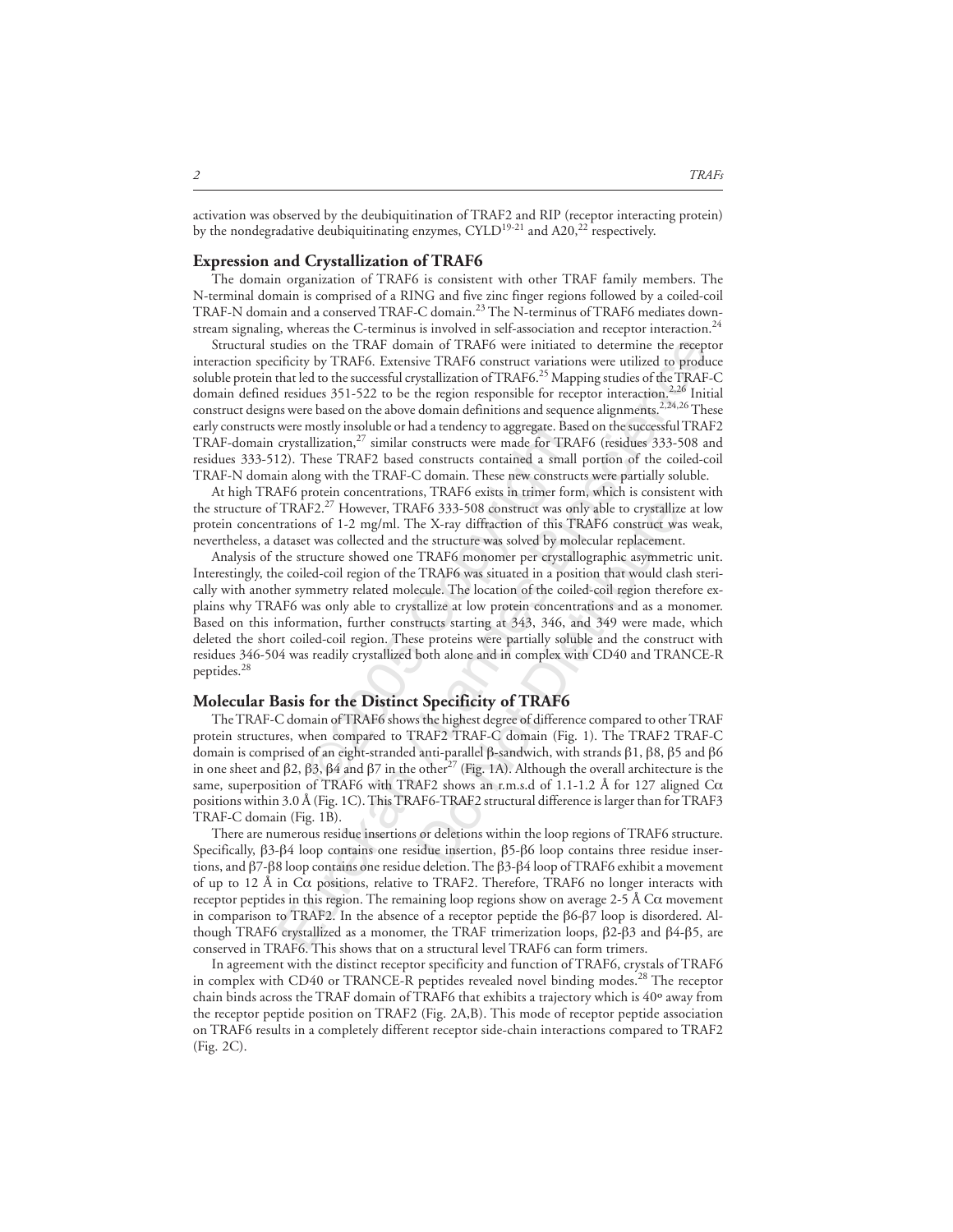

Figure 1. TRAF domain structures. A) Stereo drawing of the TRAF domain of TRAF2 with labeled secondary structures. B) Superposition of the TRAF domain of TRAF2 (cyan) and TRAF3 (magenta). Regions with large differences between the two structures are shown in blue for TRAF2 and red for TRAF3. C) Superposition of the TRAF domain of TRAF2 (cyan) and TRAF6 (magenta). Regions with large differences between the two<br>structures are shown in blue for TRAF2 and red for TRAF6. Modified from Wu.<sup>29</sup> A color version of this figure is available online at www.Eurekah.com.

One of the major structural differences between TRAF6 and TRAF2 is the insertion of a proline residue in the β-bulge of the  $β7$  strand (P468). The P468 insertion allows a more extensive main chain hydrogen bond formations to occur between the receptor peptides and the TRAF-C domain (residues 234-238 of CD40 and 344-349 of TRANCE-R with residues P468-G472 of TRAF6 TRAF-C domain) (Fig. 2D). The CD40 and TRANCE-R peptides assume a typical β conformation rather than a highly twisted polyproline II helix-type conformation observed in TRAF2 binding peptides.

A similar nomenclature of peptide positions as TRAF2 is used for TRAF6 binding peptides. The residues E235 of CD40 and E346 of TRANCE-R were designated as the  $P_0$  position of TRAF6 binding peptides. These residues occupy a similar, although not an identical position as  $P_0$  residue (Q/E) in the TRAF2 binding motif. The peptide residues corresponding to  $P_4$  to  $P_3$  of both CD40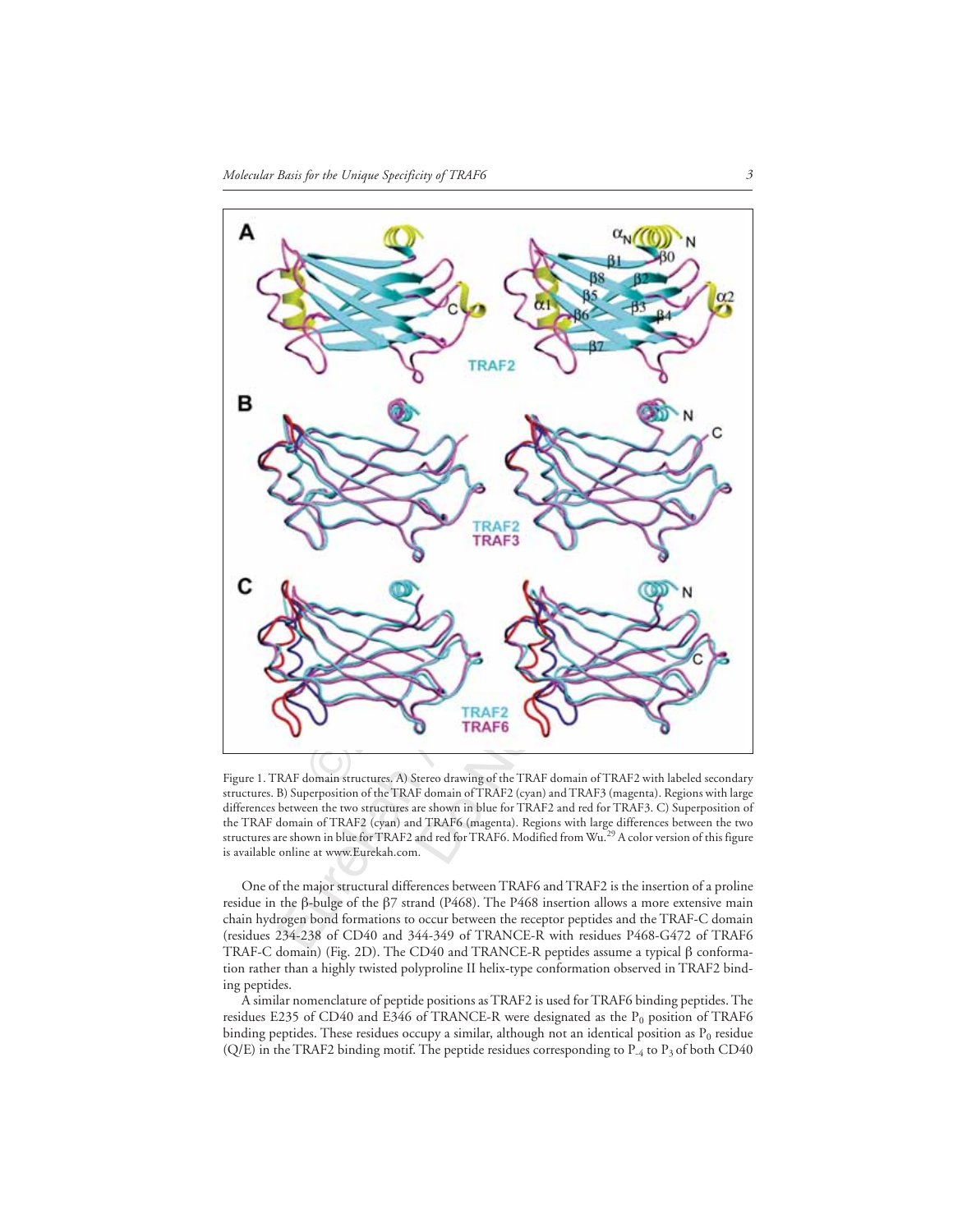



*4 TRAFs*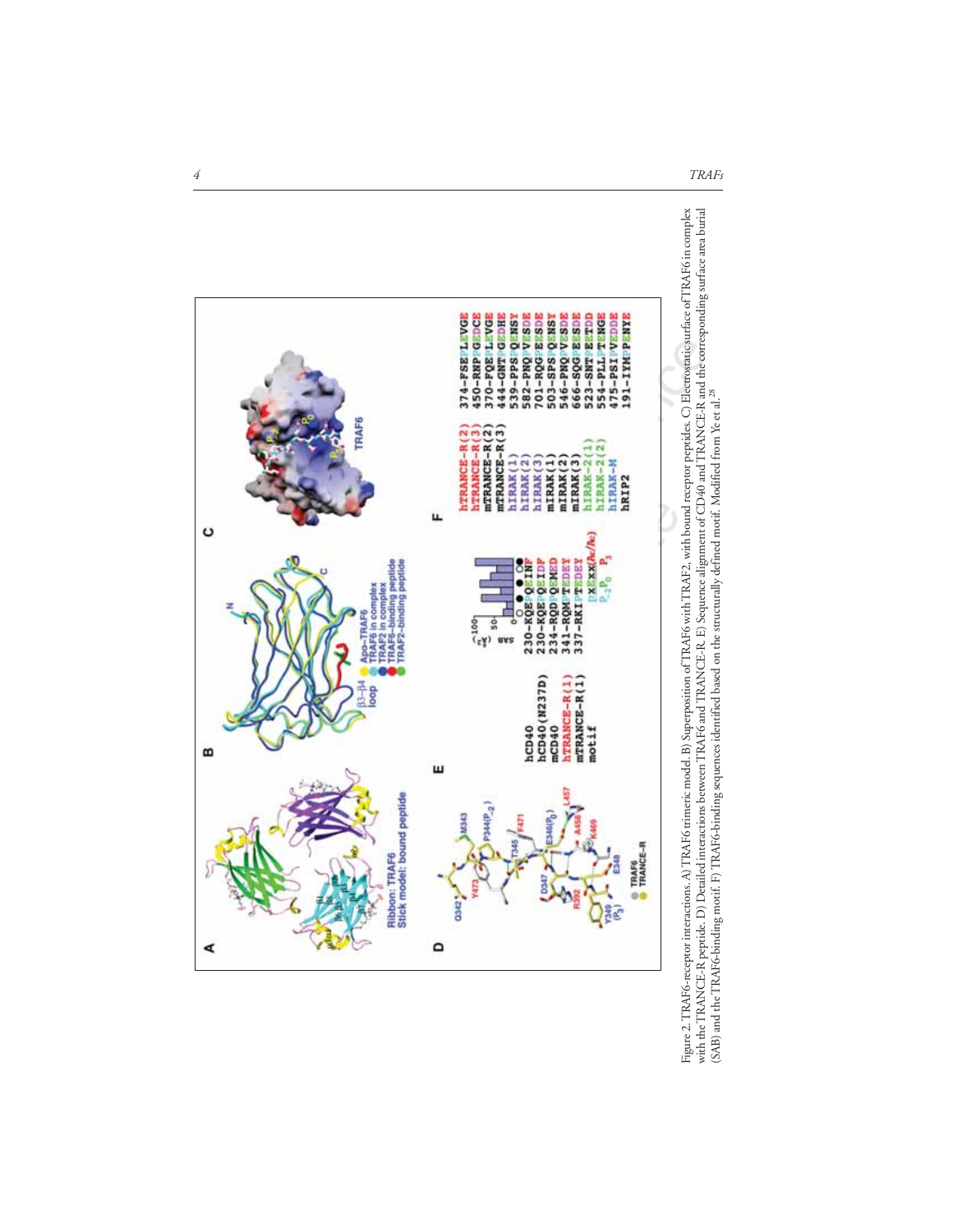and TRANCE-R directly interact with TRAF6. Based on the surface area burial and specific side chain interactions of residues at  $P_{-2}$ ,  $P_0$  and  $P_3$ , these residues contribute the most to the interactions (Fig. 2D).

The Pro at P<sub>-2</sub> position interacts with the hydrophobic pocket created by the residues F471 and Y473 of TRAF6. The carboxylate of the  $P_0$  Glu residue forms hydrogen bonds with the main chain amide nitrogen atoms of L457 and A458, while the aliphatic portion of the side chain aligns nicely along the TRAF6 surface. In addition, the carboxylate of the  $P_0$  Glu may form a favorable charge-charge interaction with the side chain of K469. The  $P_3$  residue in CD40 (F238) and TRANCE-R (Y349) is among several aromatic and basic residues of TRAF6, including H376, R392, H394, and R466. There is an amino-aromatic interaction observed between Y349 of TRANCE-R and R392 of TRAF6. A similar amino-aromatic interaction is possible for F238 of CD40.

|                                                               | TRANCE-R (Y349) is among several aromatic and basic residues of TRAF6, including H376, R392<br>H394, and R466. There is an amino-aromatic interaction observed between Y349 of TRANCE-F<br>and R392 of TRAF6. A similar amino-aromatic interaction is possible for F238 of CD40.<br>Despite the differences between TRAF6 and TRAF2, the peptide interaction sites on TRAF6 are<br>quite analogous to those of TRAF2. The residues forming the P <sub>-2</sub> pocket of TRAF6 function simi<br>larly to the Ser467 and Cys469 of TRAF2. The corresponding TRAF6 P <sub>-2</sub> pocket is about 3 Å away<br>and consists of Phe471 and Tyr473. The residues forming the pocket for $P_0$ , Leu457 and Ala458, and<br>analogous to Ser454 and Ser455 of TRAF2. In addition, the residues R392 and H394 of TRAF6 are<br>the structural correspondents of R393 and Y395 of TRAF2, which are two critical residues forming<br>the $P_1$ pocket of TRAF2. Similarities between TRAF6 and TRAF2 indicate an evolutionary mecha<br>nism in which the same mutations result in the formation of new interaction specificity for TRAF.<br>while at the same time abolish interactions for TRAF6.<br>A consensus sequence for TRAF6 binding motif was derived from the structure-based sequenc<br>alignment of TRAF6 binding sites in human and mouse CD40 and TRANCE-R. The motif repre<br>senting the positions $P_{2}$ to $P_{3}$ consists of pxExx(Ar/Ac), where p is written in lowercase to represen<br>tolerance for other small to medium sized residues, x can by any residues, Ar represents any aromation<br>residues, and Ac represents any acidic residues (Fig. 2E,F). Mutational studies have shown tha<br>similar to what is observed in TRAF2 binding peptides, the proline at P <sub>-2</sub> can accommodate change<br>to small residues such as Ala without loss of binding affinity to TRAF6 (Table 1). The $P_0$ position<br>can also accommodate a Gln substitution from Glu, but not to Ala. Also, the side chain at P<br><b>Table 1. Structure-based mutational studies</b> |                                   |                                                                      |      |
|---------------------------------------------------------------|---------------------------------------------------------------------------------------------------------------------------------------------------------------------------------------------------------------------------------------------------------------------------------------------------------------------------------------------------------------------------------------------------------------------------------------------------------------------------------------------------------------------------------------------------------------------------------------------------------------------------------------------------------------------------------------------------------------------------------------------------------------------------------------------------------------------------------------------------------------------------------------------------------------------------------------------------------------------------------------------------------------------------------------------------------------------------------------------------------------------------------------------------------------------------------------------------------------------------------------------------------------------------------------------------------------------------------------------------------------------------------------------------------------------------------------------------------------------------------------------------------------------------------------------------------------------------------------------------------------------------------------------------------------------------------------------------------------------------------------------------------------------------------------------------------------------------------------------------------------------------------------------------------------------------------------------------------------------------------------------------------------------------------------------------------------------------------------------|-----------------------------------|----------------------------------------------------------------------|------|
| TRAF6                                                         | <b>Receptor/Adapter, Motif Position</b>                                                                                                                                                                                                                                                                                                                                                                                                                                                                                                                                                                                                                                                                                                                                                                                                                                                                                                                                                                                                                                                                                                                                                                                                                                                                                                                                                                                                                                                                                                                                                                                                                                                                                                                                                                                                                                                                                                                                                                                                                                                     | Effects <sup>a</sup>              | Method                                                               | Ref. |
| WT<br>TRAF <sub>6</sub>                                       | CD40 (P237A) P <sub>-2</sub><br>CD40 (P237Q) P <sub>-2</sub><br>CD40 (E239Q) P <sub>0</sub><br>CD40 (D242A) P <sub>3</sub><br>CD40 (Q235A) P <sub>-4</sub>                                                                                                                                                                                                                                                                                                                                                                                                                                                                                                                                                                                                                                                                                                                                                                                                                                                                                                                                                                                                                                                                                                                                                                                                                                                                                                                                                                                                                                                                                                                                                                                                                                                                                                                                                                                                                                                                                                                                  | $^{+}$<br>$^{+}$                  | GST-pulldown<br>and $NF$ - $\kappa B$<br>activation                  | 28   |
|                                                               | TRANCE-R (E342A, E375A, E449A) P <sub>0</sub> /P <sub>0</sub> /P <sub>0</sub><br>TRANCE-R (E342A, E375A) $P_0/P_0$<br>TRANCE-R (E342A, E449A) $P_0/P_0$<br>TRANCE-R (E375A, E449A) $P_0/P_0$                                                                                                                                                                                                                                                                                                                                                                                                                                                                                                                                                                                                                                                                                                                                                                                                                                                                                                                                                                                                                                                                                                                                                                                                                                                                                                                                                                                                                                                                                                                                                                                                                                                                                                                                                                                                                                                                                                | --<br>$^{+}$<br>$\ddot{}$<br>$^+$ | NF-KB activation                                                     |      |
|                                                               | IRAK (E706A) $P_0$<br>IRAK (E587A, E706A) $P_0/P_0$<br>IRAK (E544A, E587A, E706A) $P_0/P_0$                                                                                                                                                                                                                                                                                                                                                                                                                                                                                                                                                                                                                                                                                                                                                                                                                                                                                                                                                                                                                                                                                                                                                                                                                                                                                                                                                                                                                                                                                                                                                                                                                                                                                                                                                                                                                                                                                                                                                                                                 |                                   | NF- <sub>KB</sub> activation                                         |      |
| <b>TRAF6 (R392A)</b><br>TRAF6 (F471A)<br><b>TRAF6 (Y473A)</b> | <b>IRAK</b>                                                                                                                                                                                                                                                                                                                                                                                                                                                                                                                                                                                                                                                                                                                                                                                                                                                                                                                                                                                                                                                                                                                                                                                                                                                                                                                                                                                                                                                                                                                                                                                                                                                                                                                                                                                                                                                                                                                                                                                                                                                                                 |                                   | TRAF6 dominant<br>negative effect on<br>NF- <sub>KB</sub> activation |      |
|                                                               | $a$ +: no effect; -: decreased; --: greatly decreased; ---: drastically decreased.                                                                                                                                                                                                                                                                                                                                                                                                                                                                                                                                                                                                                                                                                                                                                                                                                                                                                                                                                                                                                                                                                                                                                                                                                                                                                                                                                                                                                                                                                                                                                                                                                                                                                                                                                                                                                                                                                                                                                                                                          |                                   |                                                                      |      |

**Table 1. Structure-based mutational studies**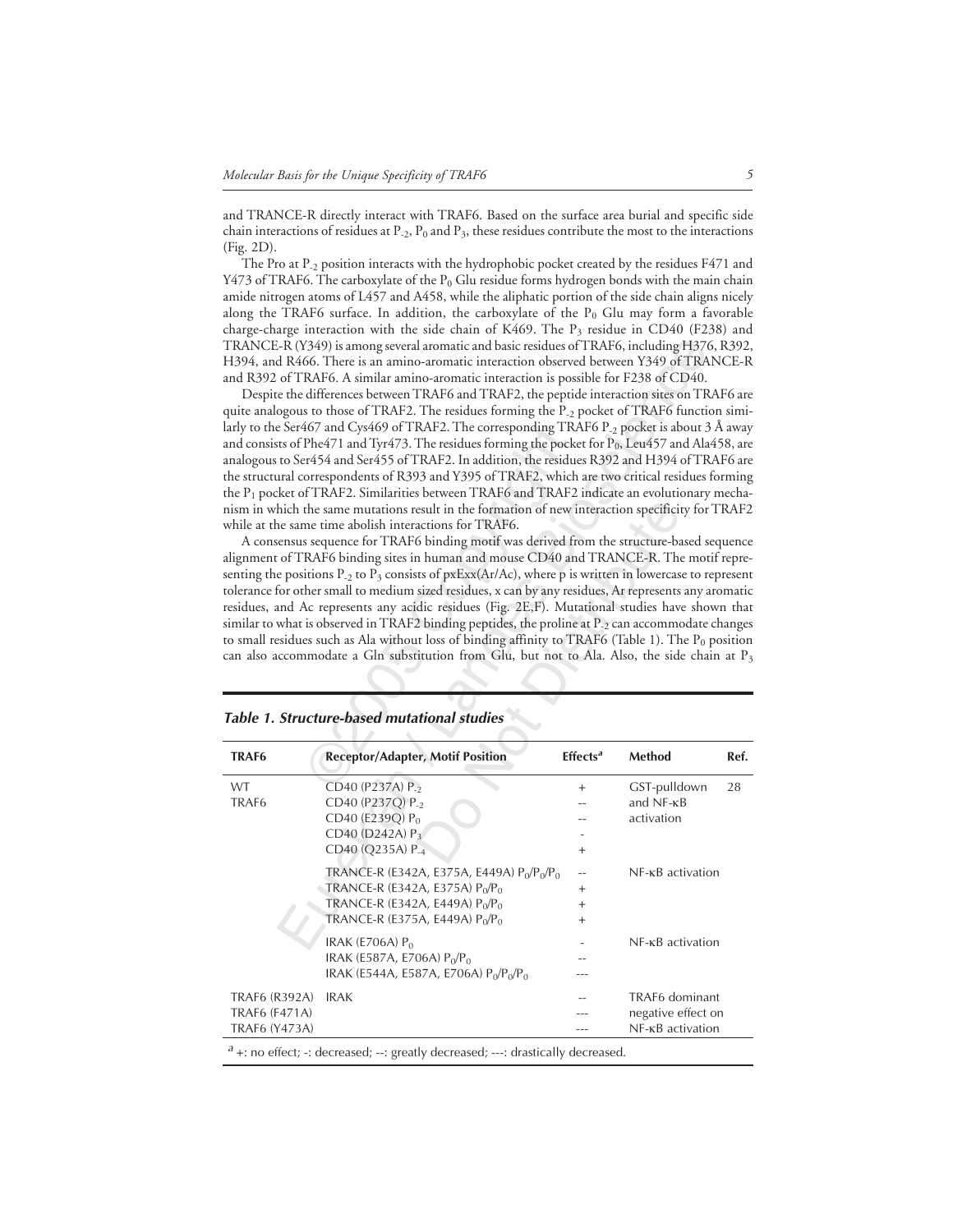**Table 2. Characterizations of TRAF6-receptor interactions using isothermal titration calorimetry**

| TRAF <sub>6</sub>                  | Receptor/Adapter and Sequence <sup>a</sup>                                                                                                                                                                                                                                                                                                                                                                                                                                                                                                                                                                                                                                                                                                                                                                                                                                                         | $K_d{}^b$                       | Ref. |
|------------------------------------|----------------------------------------------------------------------------------------------------------------------------------------------------------------------------------------------------------------------------------------------------------------------------------------------------------------------------------------------------------------------------------------------------------------------------------------------------------------------------------------------------------------------------------------------------------------------------------------------------------------------------------------------------------------------------------------------------------------------------------------------------------------------------------------------------------------------------------------------------------------------------------------------------|---------------------------------|------|
| TRAF <sub>6</sub><br>$(333 - 508)$ | CD40 (216-245) KKVAKKPTNKAPHPKQEPQEINFPDDLPGS<br>CD40 (230-238) KQEPQEIDF                                                                                                                                                                                                                                                                                                                                                                                                                                                                                                                                                                                                                                                                                                                                                                                                                          | 59.9 µM<br>84.0 µM              | 28   |
|                                    | mTRANCE-R (337-345) RKIPTEDEY<br>mTRANCE-R (370-378) FQEPLEVGE<br>mTRANCE-R (444-452) GNTPGEDHE                                                                                                                                                                                                                                                                                                                                                                                                                                                                                                                                                                                                                                                                                                                                                                                                    | 78.0 μM<br>770.0 µM<br>763.0 µM |      |
|                                    | IRAK (539-548) PPSPQENSYV<br>IRAK (582-590) PNQPVESDE<br>IRAK (701-710) RQGPEESDEF                                                                                                                                                                                                                                                                                                                                                                                                                                                                                                                                                                                                                                                                                                                                                                                                                 | 518.1 µM<br>79.0 µM<br>54.3 µM  |      |
|                                    | IRAK-2 (523-532) SNTPEETDDV                                                                                                                                                                                                                                                                                                                                                                                                                                                                                                                                                                                                                                                                                                                                                                                                                                                                        | 66.2 µM                         |      |
|                                    | IRAK-M (475-483) PSIPVEDDE                                                                                                                                                                                                                                                                                                                                                                                                                                                                                                                                                                                                                                                                                                                                                                                                                                                                         | 142.2 µM                        |      |
|                                    | $^a$ m: mouse; otherwise from human. $^b$ K <sub>d</sub> : dissociation constant.                                                                                                                                                                                                                                                                                                                                                                                                                                                                                                                                                                                                                                                                                                                                                                                                                  |                                 |      |
| tides or small molecules.          | formed by the side chains of R392 and K469. Isothermal titration calorimetry (ITC) measurements<br>confirmed this hypothesis by showing much higher binding affinities to TRAF6 by peptides with<br>acidic residues at $P_1$ and $P_2$ (Table 2).<br><b>Inhibitors of TRAF6 Signaling</b><br>TRAF proteins are known to play a critical role in regulating inflammatory responses as well as<br>cell survival and proliferation. The down-regulation of TRAFs may be therapeutically beneficial<br>since it has been implicated in many disease processes involving inflammation and tumorigenesis.<br>One method of inhibiting TRAF signaling is to block TRAF-receptor interaction with short pep-<br>Based on the crystal structure of TRAF6-TRANCE-R complex, cell permeable TRAF6-interacting<br>decoy peptides were constructed by fusing the TRAF6 interacting sequences from TRANCE-R with |                                 |      |
|                                    | the hydrophobic signal peptide of the Kaposi fibroblast growth factor. <sup>12</sup> The effectiveness of the<br>decoy peptides in blocking TRANCE-R mediated signaling was examined by measuring NF-KB<br>activation in RAW264.7 cells. Pretreatment of RAW264.7 cells with the decoy peptides led to a<br>dose-dependent inhibition of NF-KB activation (Fig. 3A). In addition, TRANCE-induced osteo-<br>clast differentiation in RAW264.7 and primary mouse monocytes was blocked by cotreatment with<br>the decoy peptides (Fig. 3B,C). These cell-based assays demonstrate the potential of TRAF6-binding<br>motif peptides to inhibit specifically TRAF6 mediated signal transduction.<br>The success of the TRAF6 binding motif decoy peptides in cell culture studies indicates two                                                                                                        |                                 |      |
|                                    | possible modes of action. The first mechanism may rely on the low level of endogenous receptors<br>that may be competed out by the higher decoy peptide concentration. The second mechanism may                                                                                                                                                                                                                                                                                                                                                                                                                                                                                                                                                                                                                                                                                                    |                                 |      |

#### **Inhibitors of TRAF6 Signaling**

The success of the TRAF6 binding motif decoy peptides in cell culture studies indicates two possible modes of action. The first mechanism may rely on the low level of endogenous receptors that may be competed out by the higher decoy peptide concentration. The second mechanism may involve the hydrophobic signal peptide sequence of the decoy peptide which can allow association with cellular membranes, thereby achieving high local concentrations of the decoy peptides to compete out the receptor TRAF6 interaction. These mechanisms describe how it may be possible to compete with oligomeric endogenous interactions.

Structural and thermodynamic studies indicate several features of TRAF-receptor interactions that can be manipulated to design high affinity TRAF binding inhibitors. The first feature is the inherent low affinity interaction between the receptor and TRAFs, which indicates a nonideal steric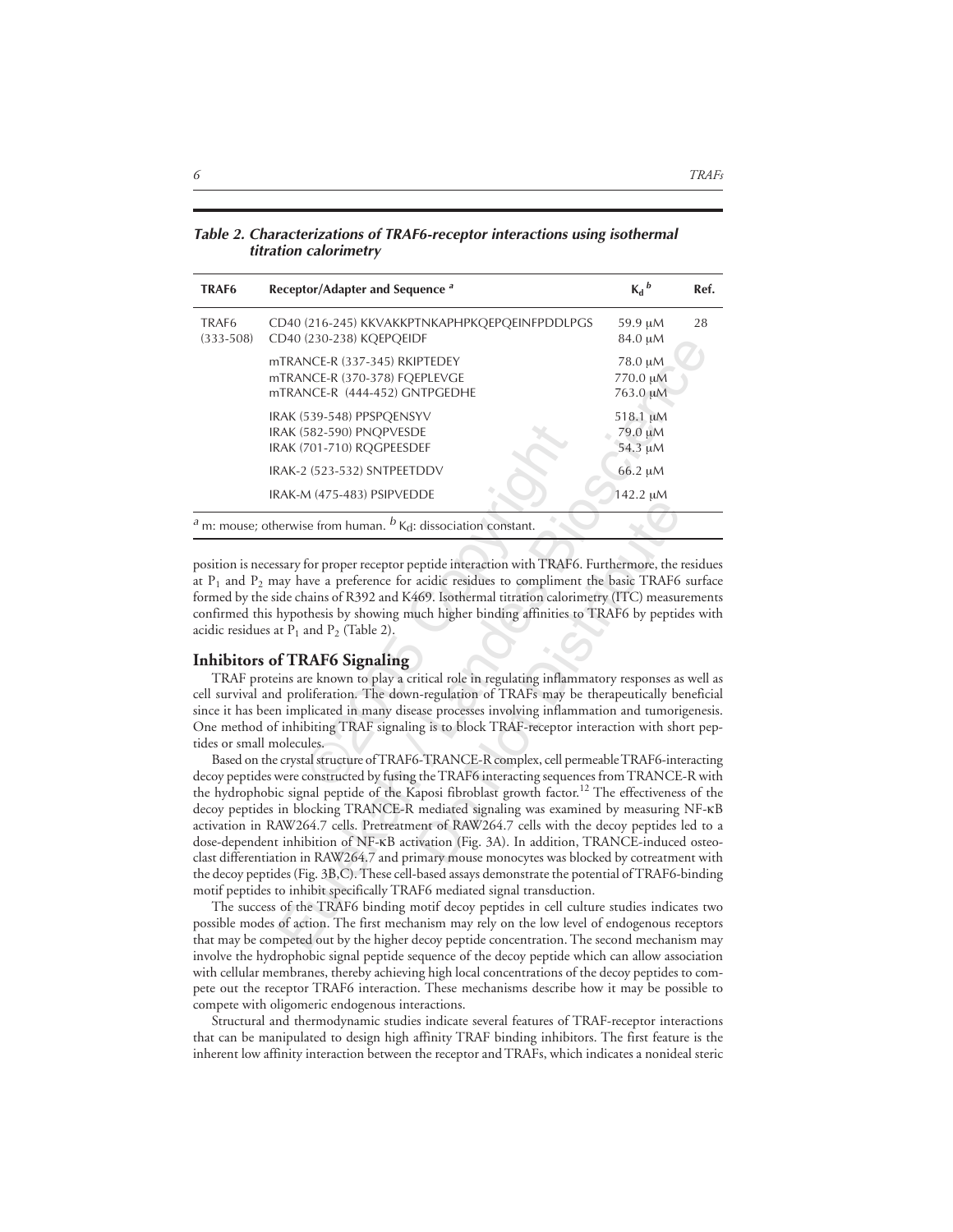

Figure 3. Inhibitory effects of TRAF6 decoy peptides (L-T6DP-1 and L-T6DP-2) in TRANCE-mediated signal transduction and osteoclast differentiation. A) Inhibition of TRANCE-mediated NF-κB activation by TRAF6 decoy peptides, as shown by EMSA. B,C) Inhibition of TRANCE-mediated osteoclast differentiation in RAW264.7 cells (B) and primary monocytes (C) by TRAF6 decoy peptides. Cells were stained for TRAP. Modified from Ye et al.<sup>28</sup>

or chemical complementation. Secondly, surface pockets such as the hydrophobic P-2 pocket, can be ideal targets for small molecule inhibitors. Finally, an increase in decoy peptide affinity for TRAFs may be achieved by rigidifying the TRAF binding moieties, since reduction of conformational entropy can lead to a negative contribution to the interaction.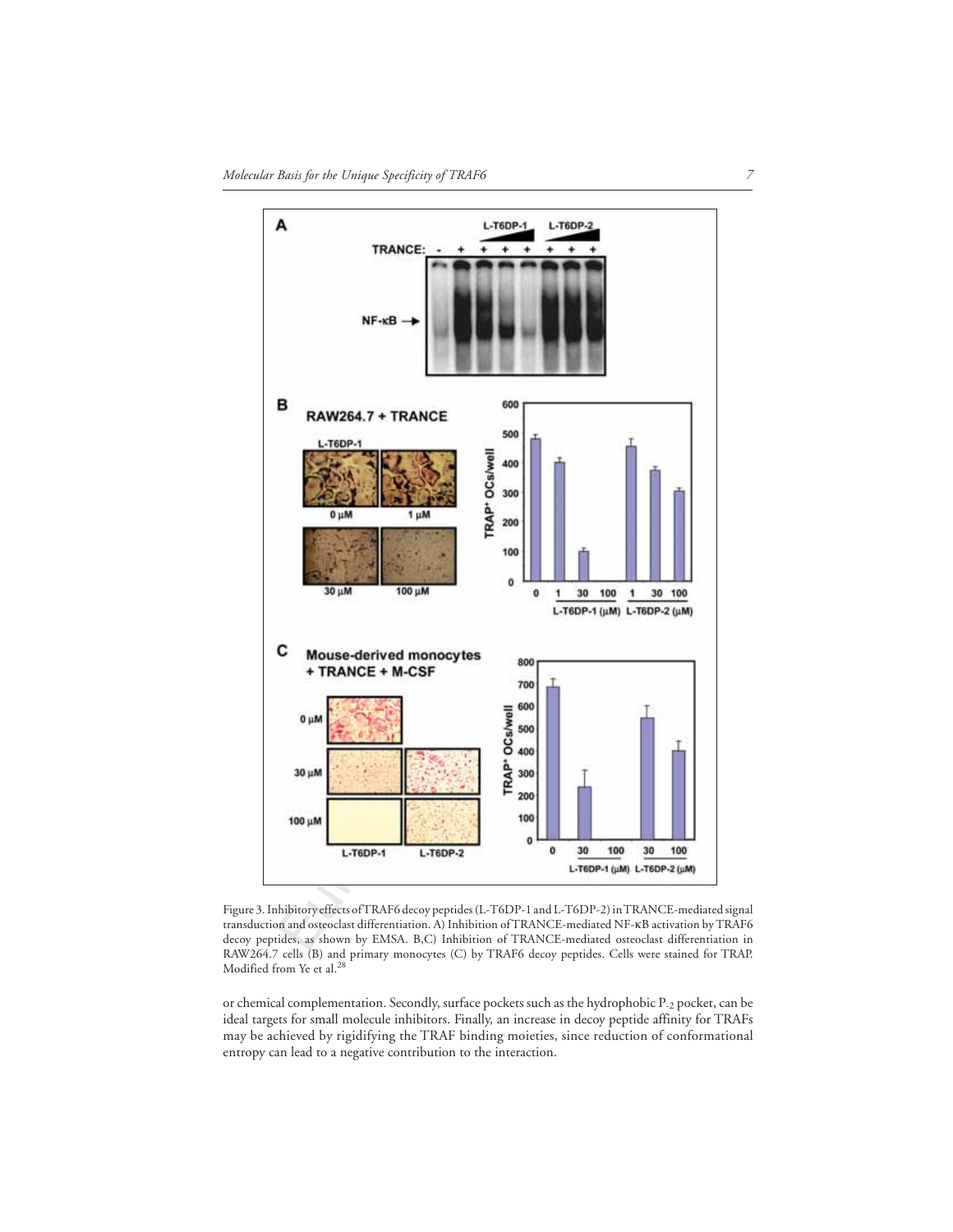### **Remaining Questions**

The structural and functional studies of TRAF6 have revealed both the similarities as well as the differences between TRAF6- and TRAF2-receptor signaling. There are still many more studies to be conducted to elucidate specific TRAF6 activation mechanisms. For example, we still do not know whether TRAF6 is monomeric before recruitment to the receptors and whether oligomerization per se or oligomerization-induced conformational changes govern TRAF6 activation. These questions and others such as the role of ubiquitination in TRAF6 activation remain to be answered.

### *Acknowledgment*

This work was supported by the National Institute of Health (AI45937), the Pew Charitable Trust and the Rita Allen Foundation.

#### **References**

- 1. Ishida T, Mizushima S, Azuma S et al. Identification of TRAF6, a novel tumor necrosis factor receptor-associated factor protein that mediates signaling from an amino-terminal domain of the CD40 cytoplasmic region. J Biol Chem 1996; 271(46):28745-28748.
- 2. Cao Z, Xiong J, Takeuchi M et al. TRAF6 is a signal transducer for interleukin-1. Nature 1996; 383(6599):443-446.
- 3. Naito A, Azuma S, Tanaka S et al. Severe osteopetrosis, defective interleukin-1 signalling and lymph node organogenesis in TRAF6-deficient mice. Genes Cells 1999; 4(6):353-362.
- 4. Lomaga MA, Yeh WC, Sarosi I et al. TRAF6 deficiency results in osteopetrosis and defective interleukin-1, CD40, and LPS signaling. Genes Dev 1999; 13(8):1015-1024.
- hima S, Azuma S et al. Identification of TRAF6,<br>ed factor protein that mediates signaling from an a<br>ic region. J Biol Chem 1996; 271(46):28745-2874<br>5. Takeuchi M et al. TRAF6 is a signal transducer fo<br>146. Takeuchi M et al deficient mice, Genes Cells 1999; 4(6):353-362.<br>
I. TRAF6 deficiency results in osteopetrosis and<br>
ng. Genes Dev 1999; 13(8):1015-1024.<br>
1 et al. Tumor necrosis factor receptor-associated<br>
phaly and is required for apoptos 5. Lomaga MA, Henderson JT, Elia AJ et al. Tumor necrosis factor receptor-associated factor 6 (TRAF6) deficiency results in exencephaly and is required for apoptosis within the developing CNS. J Neurosci 2000; 20(19):7384-7393.
- 6. Naito A, Yoshida H, Nishioka E et al. TRAF6-deficient mice display hypohidrotic ectodermal dysplasia. Proc Natl Acad Sci USA 2002; 99(13):8766-8771.
- 7. Kong YY, Yoshida H, Sarosi I et al. OPGL is a key regulator of osteoclastogenesis, lymphocyte development and lymph-node organogenesis. Nature 1999; 397(6717):315-323.
- 8. Darnay BG, Ni J, Moore PA et al. Activation of NF-kappaB by RANK requires tumor necrosis factor receptor-associated factor (TRAF) 6 and NF-kappaB-inducing kinase. Identification of a novel TRAF6 interaction motif. J Biol Chem 1999; 274(12):7724-7731, (%19).
- 9. Pullen SS, Miller HG, Everdeen DS et al. CD40-tumor necrosis factor receptor-associated factor (TRAF) interactions: Regulation of CD40 signaling through multiple TRAF binding sites and TRAF hetero-oligomerization. Biochemistry 1998; 37(34):11836-11845.
- 10. Muzio M, Ni J, Feng P et al. IRAK (Pelle) family member IRAK-2 and MyD88 as proximal mediators of IL-1 signaling. Science 1997; 278(5343):1612-1615.
- 11. Wesche H, Gao X, Li X et al. IRAK-M is a novel member of the Pelle/interleukin-1 receptor-associated kinase (IRAK) family. J Biol Chem 1999; 274(27):19403-19410.
- 12. Suzuki N, Suzuki S, Duncan GS et al. Severe impairment of interleukin-1 and Toll-like receptor signalling in mice lacking IRAK-4. Nature 2002; 416(6882):750-756.
- 13. Burns K, Clatworthy J, Martin L et al. Tollip, a new component of the IL-1RI pathway, links IRAK to the IL-1 receptor. Nat Cell Biol 2000; 2(6):346-351.
- 14. O'Neill LA, Fitzgerald KA, Bowie AG. The Toll-IL-1 receptor adaptor family grows to five members. Trends Immunol 2003; 24(6):286-290.
- 15. Ghosh S, Karin M. Missing pieces in the NF-kappaB puzzle. Cell 2002; 109(Suppl):S81-S96.
- **EPRICACTE (1997)**<br> **ENETY ANDERE SURFARE SURFARE SURFARE SURFARE SURFARE SURFARE SURFARE METHOLOGY (1997)**<br> **Mizualsima S. Azuma S et al. Identification of TRAF6, a novel tumor necrosis faceocidated factor protein that me** 16. Shaulian E, Karin M. AP-1 as a regulator of cell life and death. Nat Cell Biol 2002; 4(5):E131-E136. 17. Deng L, Wang C, Spencer E et al. Activation of the IkappaB kinase complex by TRAF6 requires a dimeric ubiquitin-conjugating enzyme complex and a unique polyubiquitin chain. Cell 2000; 103(2):351-361.
- 18. Wang C, Deng L, Hong M et al. TAK1 is a ubiquitin-dependent kinase of MKK and IKK. Nature 2001; 412(6844):346-351, (%19).
- 19. Trompouki E, Hatzivassiliou E, Tsichritzis T et al. CYLD is a deubiquitinating enzyme that negatively regulates NF-kappaB activation by TNFR family members. Nature 2003; 424(6950):793-796.
- 20. Brummelkamp TR, Nijman SM, Dirac AM et al. Loss of the cylindromatosis tumour suppressor inhibits apoptosis by activating NF-kappaB. Nature 2003; 424(6950):797-801.
- 21. Kovalenko A, Chable-Bessia C, Cantarella G et al. The tumour suppressor CYLD negatively regulates NF-kappaB signalling by deubiquitination. Nature 2003; 424(6950):801-805.